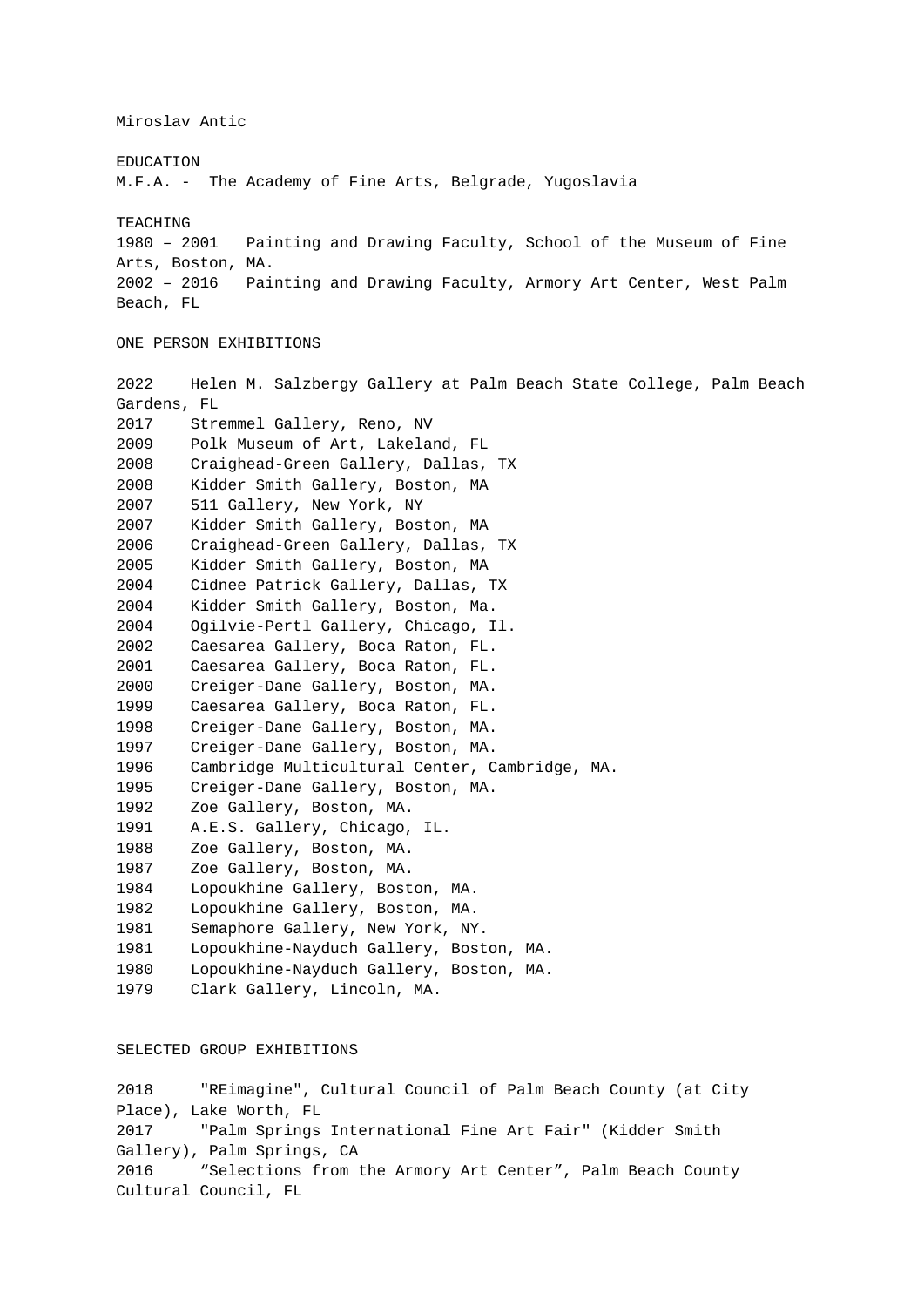2016 "No School" Julie Heller Gallery, Provincetown, MA 2016 "Palm Springs International Fine Art Fair" (Kidder Smith Gallery), Palm Springs, CA 2015 "2015 Biennial", Art and Culture Center of Hollywood, Hollywood, FL. 2014 "Paws and Claws", Cultural Council of Palm Beach County, Lake Worth, FL 2014 "Art Santa Fe" International Art Fair, (Kidder Smith Gallery), Santa Fe, NM 2013 "Berkshires Collects", Pittsfield Art Museum, Pittsfield, MA 2012 "Boston Ten and Beyond: Collaborations", Danforth Museum of Art, Framingham, MA 2012 "Foundations", Palm Beach County Cultural Council, Lake Worth, FL 2011 "Double Vision", Geoffrey Young Gallery, Great Barrington, MA 2010 "New Acquisitions", Scott Richards Fine Arts, San Francisco, CA 2009 "Introductions II", Stremmell Gallery, Reno, NV 2009 "Palm Beach 3" Art Fair (Ferrin Gallery), West Palm Beach, FL 2008 "Pulse" Art Fair (Kidder Smith Gallery), Miami, FL 2008 "Scope" Art Fair (Kidder Smith Gallery), London, UK 2007 "Scope" Art Fair (Kidder Smith Gallery), Miami, FL 2006 "Pulse" Art Fair (Kidder Smith Gallery), Miami, FL 2005 "New Art 2005: South Florida Cultural Consortium Fellowship for Visual and Media Artists" Museum of Art Fort Lauderdale, FL 2005 "All Florida", Boca Raton Museum of Art, Boca Raton, FL 2004 "Florida Visual Art Fellowships Exhibition", Polk Art Museum, Lakeland, FL 2004 "Florida Visual Art Fellowships Exhibition", Lowe Art Museum, Miami, FL 2003 "All Florida", Boca Raton Museum of Art, Boca Raton, FL. 2001 "Los Cuatro Grandes", Suffolk University, Boston, MA. 1999 "Multivision", Cambridge Multicultural Center, Cambridge, MA. 1994 "Boston (In Dialogue) Now", Institute of Contemporary Art, Boston, MA. 1994 "Shrines, Symbols, and Cherished Objects", Fuller Museum of Art, Brockton, MA 1993 "The Return of the Cadavre Exquis", The Drawing Center, New York, 1993 "Triennial", Fuller Museum of Art, Brockton, MA. 1991 "The Object - Found and Perceived", Fitchburg Art Museum, Fitchburg, MA. 1989 "Subjective Abstrasction", Montserrat College of Art, Beverly, MA. 1989 "Subjective Abstraction", Marris Art Gallery, Westfield State College, Westfield, MA. 1989 "Subjective Abstraction", Boston College Art Gallery, Boston, MA. 1985 "Cultural Commentaries", Berkshire Museum, Pittsfield, MA. 1984 "New Epiphanies", Gallery of Contemporary Art, University of Colorado, Colorado Springs, CO. 1984 "New Epiphanies", Mandaville Art Gallery, University of California-San Diego, La Jolla, CA. 1983 "Triennial", Brockton Art Museum, Brockton, MA. 1981 "De Cordova/Three Decades", De Cordova Museum, Lincoln. MA 1981 "Homage", Danforth Museum, Framingham, MA. 1980 "New England Drawing", DeCordova Museum, Lincoln, MA. 1979 "Art of the State", Rose Art Museum, Brandies University, Waltham,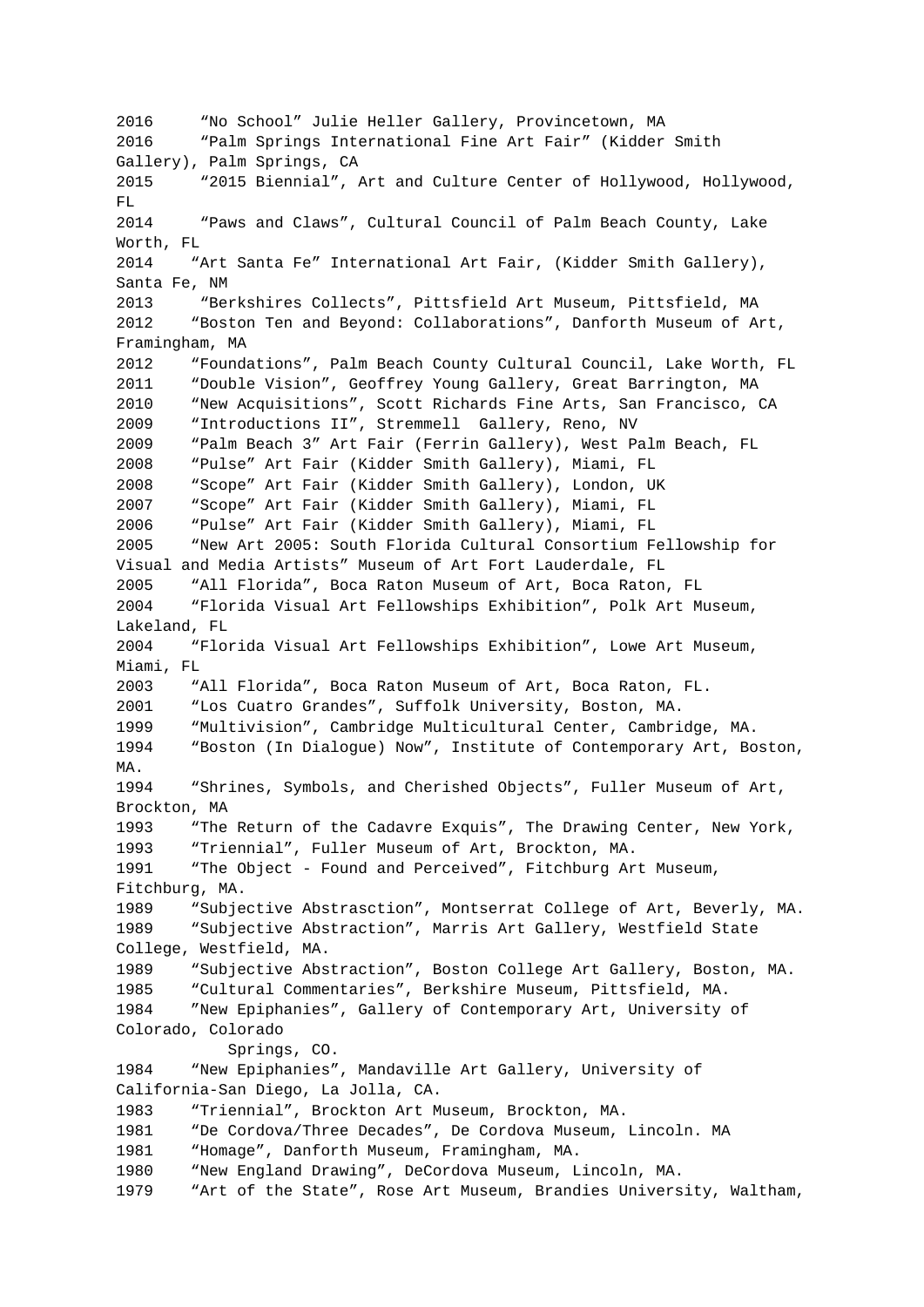MA. 1978 "De Cordava Collects New England Art", DeCordova Museum, Lincoln, MA. 1977 "Massachusetts Open", Worcester Art Museum, Worcester, MA. 1976 "Hort", Fort Lauderdale Art Museum, Fort Lauderdale, FL. 1975 "1975 Artists Biennial", New Orleans Art Museum, New Orleans, LA. 1974 "May Show", Cleveland Art Museum, Cleveland, OH. 1973 "Art of the State", Canton Institute of Art, Canton, OH 1973 "Young Generation", Museum of Modern Art, Belgrade, Yugoslavia.

## AWARDS

2022 Pollock-Krasner Foundation Grant, New York, NY 2004 South Florida Cultural Consortium Fellowship for Visual and Media Artists, Miami, Fl 2002 Florida Individual Fellowship in Visual Arts, Tallahassee, FL. 1997 Pollock-Krasner Foundation Grant, New York, NY. 1996 NEA New England Foundation for the Arts Fellowships, Boston, MA. 1993 Blanche E. Colman Award, Boston, MA. 1991 Painting Finalist, Mass. Council on the Arts and Humanities, Boston, MA. 1990 Drawing Finalist, Mass. Council on the Arts and Humanities, Boston, MA. 1988 Basser Art Foundation Grant, New York, NY. 1987 Painting Finalist, Mass. Council on the Arts and Humanities, Boston, MA. 1987 Mellon Grant, School of the Museum of Fine Arts, Boston, MA. 1980 Painting Fellowship, Mass. Council on the Arts and Humanities, Boston, MA. 1979 Painting Finalist, Mass. Council on the Arts and Humanities, Boston, MA. 1978 Mural Competition Commission, Mass. Bay Transit Authority, Boston, MA. 1977 Second Prize for Painting, "Massachusetts Open" Worcester Art Museum, Worcester, MA.

## PUBLIC COLLECTIONS

Museum of Art, Fort Lauderdale, FL Boca Raton Museum of Art, Boca Raton, FL Polk Art Museum, Lakeland, FL DeCordova Museum, Lincoln, MA Rose Art Museum, Brandies University, Waltham, MA. Wellesley College Art Museum, Wellesley College, Wellesley, MA. Chase Manhattan Bank, New York, NY. International Telephone and Telegraph Corporation, New York, NY. McDonalds Corporation, New York, NY. Bank of Boston, Boston, MA. Marriott Hotel, Boston, MA Fidelity Investments, Boston, MA. Boston Public Library, Boston, MA.